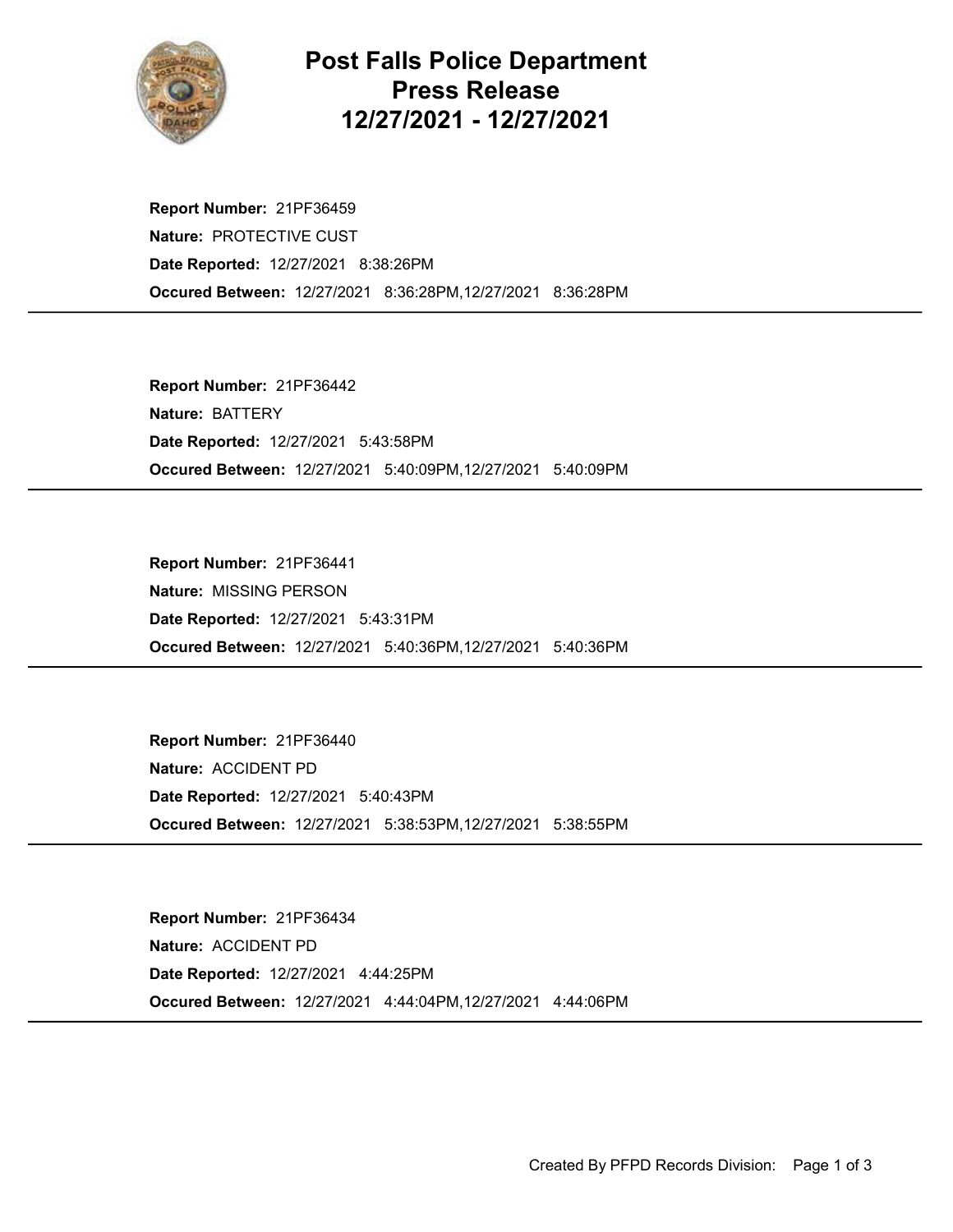Occured Between: 12/24/2021 12:47:00PM,12/24/2021 3:50:00PM Report Number: 21PF36425 Nature: FRAUD Date Reported: 12/27/2021 3:09:25PM

Occured Between: 12/27/2021 3:02:14PM,12/27/2021 3:02:14PM Report Number: 21PF36423 Nature: AGENCY ASSIST Date Reported: 12/27/2021 3:02:56PM

Occured Between: 12/27/2021 2:18:06PM,12/27/2021 2:18:07PM Report Number: 21PF36422 Nature: ACCIDENT PD Date Reported: 12/27/2021 2:18:41PM

Occured Between: 12/27/2021 12:28:35PM,12/27/2021 12:28:37PM Report Number: 21PF36413 Nature: ACCIDENT INJURY Date Reported: 12/27/2021 12:29:59PM

Occured Between: 12/27/2021 9:37:44AM,12/27/2021 9:37:44AM Report Number: 21PF36405 Nature: ABANDONED VEHIC Date Reported: 12/27/2021 9:39:43AM

Occured Between: 12/25/2021 11:30:00PM,12/27/2021 9:06:01AM Report Number: 21PF36402 Nature: DEAD BODY Date Reported: 12/27/2021 9:08:34AM